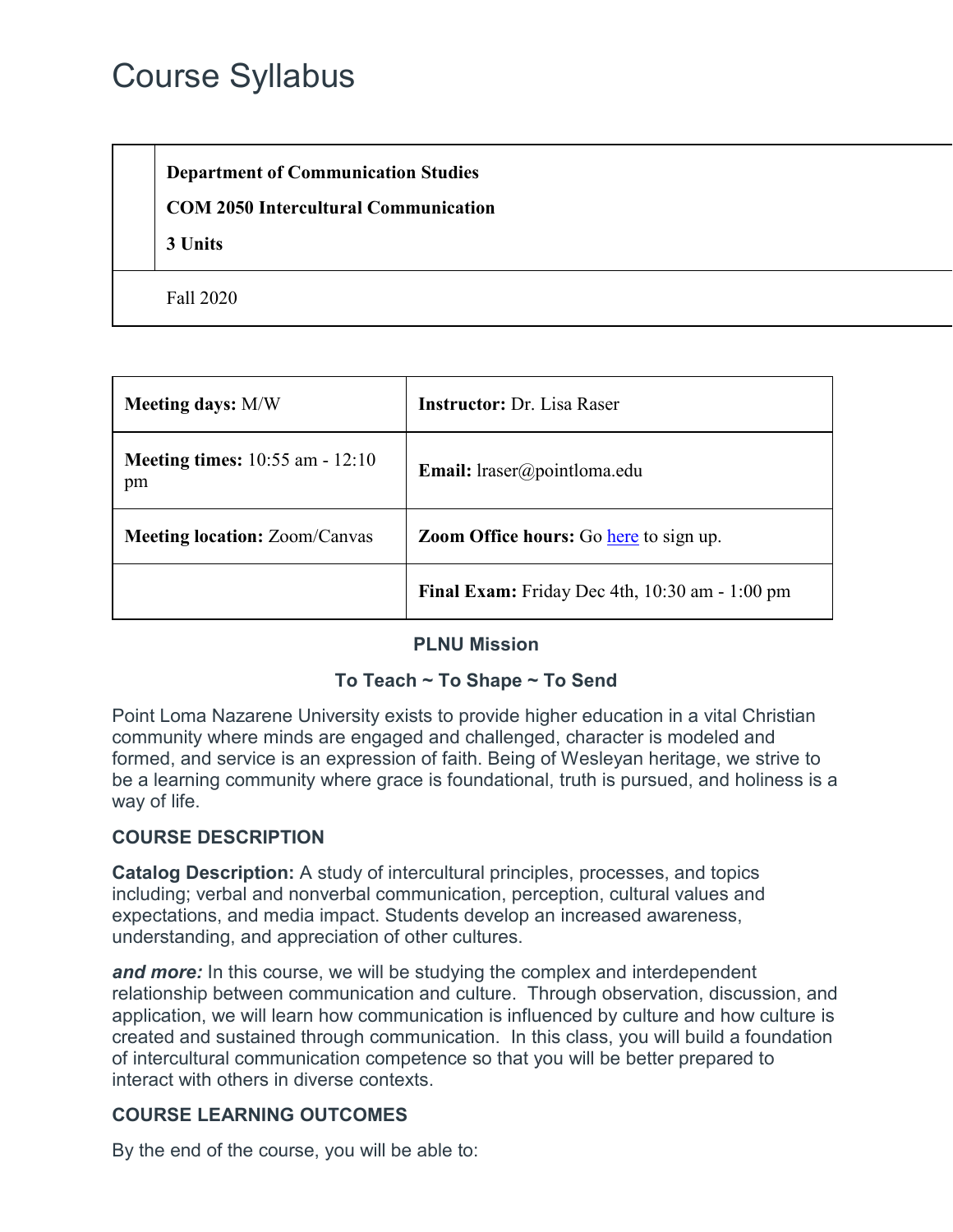- Identify your own cultural identities and analyze how people's culture(s) affect beliefs, values, perceptions, assumptions and communication styles.
- Discuss the role of cultural biases (stereotyping, racism, ethnocentrism) in disrupting the development of intercultural competence and develop solutions for navigating these biases in communication interactions.
- Demonstrate communication skills that improve competence in intercultural communication.
- Explain how individuals express, produce, and negotiate culture through communication.
- Analyze the role of cultural patterns and verbal/nonverbal codes in the development of intercultural

interpersonal relationships.

#### **REQUIRED TEXTS AND RECOMMENDED STUDY RESOURCES**

1. Lustig, M.W., Koester, J. (2013). *Intercultural Competence: Interpersonal Communication Across Cultures.* New York: Pearson.

2. Meyer, E. (2014). The culture map: Breaking through the invisible boundaries of global business. New York: PublicAffairs.

3. *The Farewell* (2019). This is a movie that you can rent.

# **COURSE CREDIT HOUR INFORMATION**

In the interest of providing sufficient time to accomplish the stated Course Learning Outcomes, this class meets the PLNU credit hour policy for a 3 unit class delivered over 16 weeks. It is anticipated that students will spend a minimum of 37.5 participation hours per credit hour on their coursework. For this course, students will spend an estimated 112.5 total hours meeting the course learning outcomes. The time estimations are provided in the Canvas modules.

#### **COURSE ASSIGNMENTS**

**Cultural Identity Paper:** In this paper, you will describe your own cultural background and cultural identity(ies). Please include in your paper: the values, traditions, or beliefs relevant to how you identify your cultural background. Explain how factors such as religion, language, food or your place of upbringing shaped your identity as a person. Finally, describe how you think your cultural background might affect your communication with others (both people from the same culture as you and those from other cultures). Papers should be well organized with an introduction (including a clear thesis statement), body, and conclusion.

**Culture Map Discussion Facilitation:** With a partner or small group, you will facilitate an online discussion on one chapter of the book, *The Culture Map,* by Erin Meyer. The groups and chapters will be assigned in advance. You will create a graphic display (pdf, flyer, infographic, PPT slides) that synthesizes some of your key "take aways" from your chapter in a way that is organized, clear, and visually engaging. Your graphic display will be posted to the discussion board. You will also develop several open-ended questions from the chapter that will guide the class in discussion. The class will give you feedback on your graphic display as well as responses to your discussion questions. You will then be responsible for responding back to the comments of your peers. Dr. Raser will be the first facilitator of a *Culture Map* chapter so that you can learn the format before completing your own.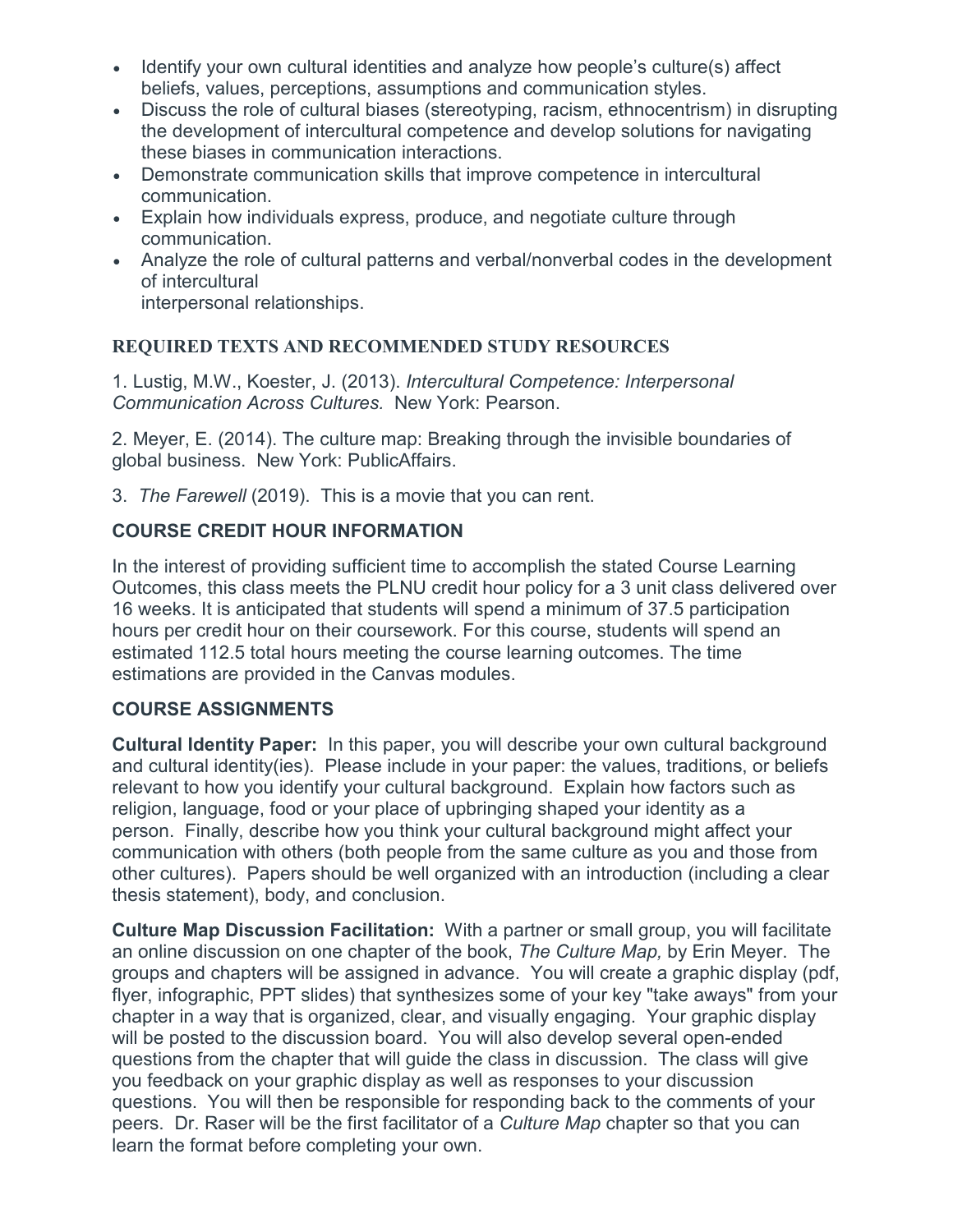**Intercultural Film Analysis:** You will be watching the 2019 film, *The Farewell,* and writing a paper to analyze the communication, interpersonal relationships, and family dynamics from an intercultural perspective. This film is currently available on Amazon Prime or can be rented on YouTube or other platforms. If you are in San Diego, I also have a copy of the DVD that you can pick up/borrow if you wish. In your paper, you will reference specific scenes from the film and build context/appreciation/understanding around these moments by citing your two course textbooks (*Intercultural Competence* and *The Culture Map*). These sources will support your analysis. Further prompts will be provided to guide the structure of your paper.

**Group Project on Intercultural Friendship:** For this project, each student will use a guided survey to interview two different people who each have an intercultural friendship. Interviews may be done over the phone or on video chat. Then, you will analyze the survey responses with a team of your peers and develop inductive themes/conclusions from your data. You will present your conclusions in a formal group paper, using the course text(s) and outside sources to support your analysis.

**Final Exam:** We will have a cumulative exam during finals week. This exam will have a series of questions that invite short essay responses. We will co-create the questions for this exam together so that you will have the opportunity to reflect upon the concepts/theories that you wish to revisit and solidify as a part of your learning for this class.

**Quizzes, Discussion Posts, Collaborations, etc:** Throughout the semester there will be short quizzes, discussion posts and other assignments (individual and collaborative with peers) that will be due each week. We will also listen to several podcast episodes (with corresponding short assignments) throughout the semester with themes connected to intercultural communication. The point values for these assignments may vary, but will be clearly designated on the assignment.

#### **ASSESSMENT AND GRADING**

| <b>COURSE REQUIREMENTS</b>                 | <b>Number of Points</b><br><b>AVAILABLE</b> |
|--------------------------------------------|---------------------------------------------|
| <b>Cultural Identity Paper</b>             | 60                                          |
| <b>Culture Map Discussion Facilitation</b> | 60                                          |
| Intercultural Film Analysis                | 75                                          |
| Group Project on Intercultural Friendship  | 100                                         |
| Final Exam                                 | 60                                          |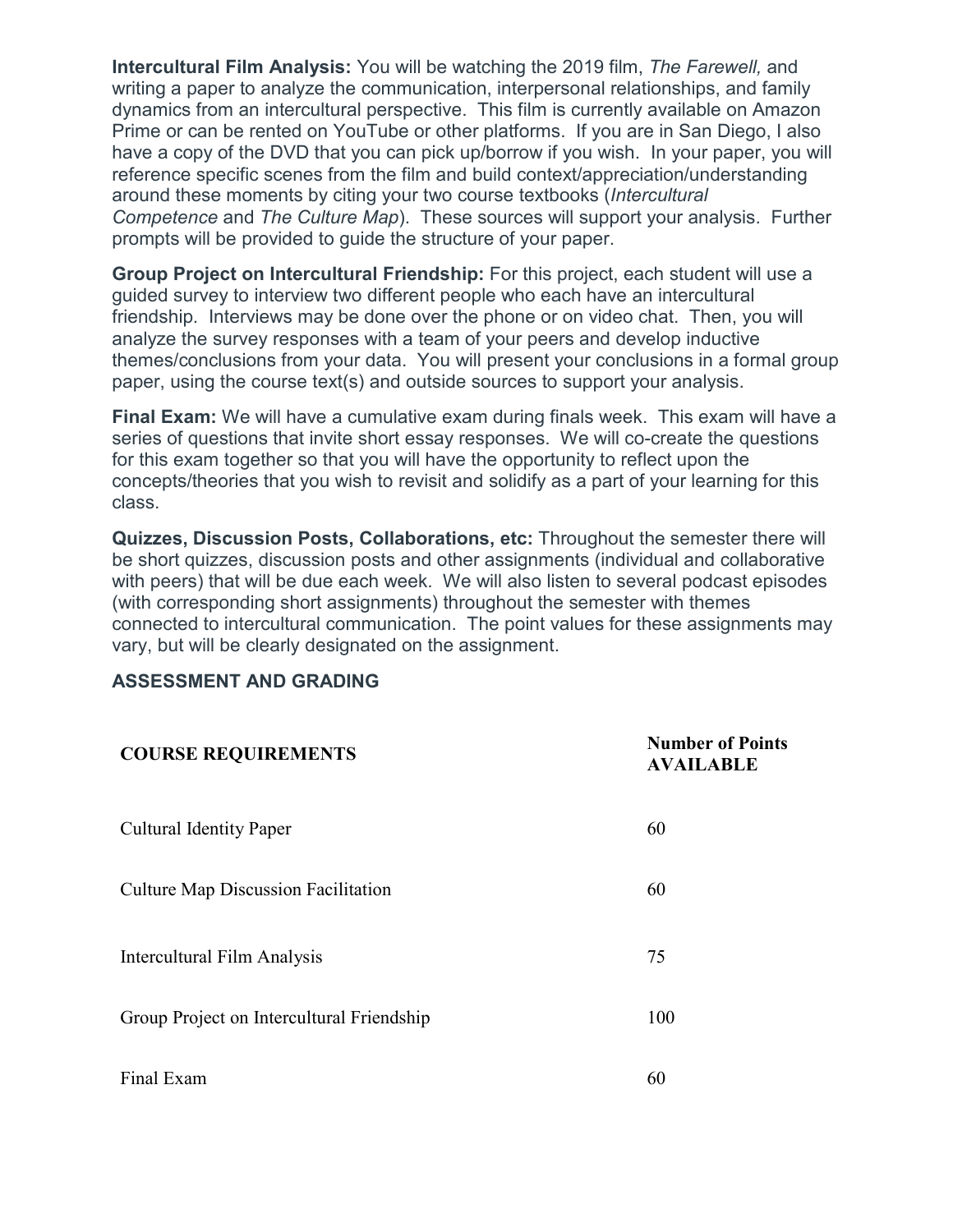#### **TOTAL 755**

**NOTE:** There may be adjustments made to the point values/totals listed above. Each assignment will be clearly marked with the point value when assigned on Canvas.

Student grades and feedback will be posted in the Canvas grade book promptly after each assignment has been graded. It is important to read the comments posted in the grade book as these comments are intended to help you improve your work. Final grades will be posted by Sunday, December 13th.

**Rounding:** Typically, grades follow the scale below and are not rounded up. Rounding of grades is only done in rare circumstances when the percentage point after the decimal is extremely close to the next grade and the student has demonstrated exemplary participation in the course. Any possible changes are made by instructor discretion; please do not request that your grade be rounded up.

| $A$ 93-100    | $B+87-89.9$ $C+77-79.9$ |                                       |                     | $ D+67-69.9 F$ Less than 59 |
|---------------|-------------------------|---------------------------------------|---------------------|-----------------------------|
| $A - 90-92.9$ |                         | $ B\ 83-86.9\ C\ 73-76.9\ D\ 63-66.9$ |                     |                             |
|               | $B - 80 - 82.9$         | $C - 70 - 72.9$                       | $\text{1D-60-62.9}$ |                             |

#### **Standard Grade Scale Based on Percentages**

#### **COURSE POLICIES**

#### **SUPPORT**

I am committed to helping every student attain their best possible education.

I AM HERE TO HELP! Please do not hesitate to ask questions, or schedule a Zoom office hours appointment. I am also happy to provide support and feedback on assignments before they are turned in or presented. If you have any particular needs or concerns that it would be helpful for me to be aware of, please do let me know.

**ATTENDANCE AND PARTICIPATION:** Because discussion will be an important part of our class, your regular attendance and participation are required for you to be successful. During class periods when we're not meeting synchronously, your on-time participation in Canvas discussions and completion of asynchronous work will be counted as your attendance. You will also receive points for your attendance and participation in our Zoom classes. You will not receive those points if you come to class unprepared, stare at another screen, or are disruptive on Zoom. Also, since arriving late to class is distracting to your classmates (and to your professor), you are expected to arrive to Zoom class on time. If you are late to a Zoom class, you will receive a reduction of your participation points for that class period. Missing more than 20 minutes of any part of the Zoom Class (in the beginning, middle or end) will count as an absence.

#### **STATE AUTHORIZATION**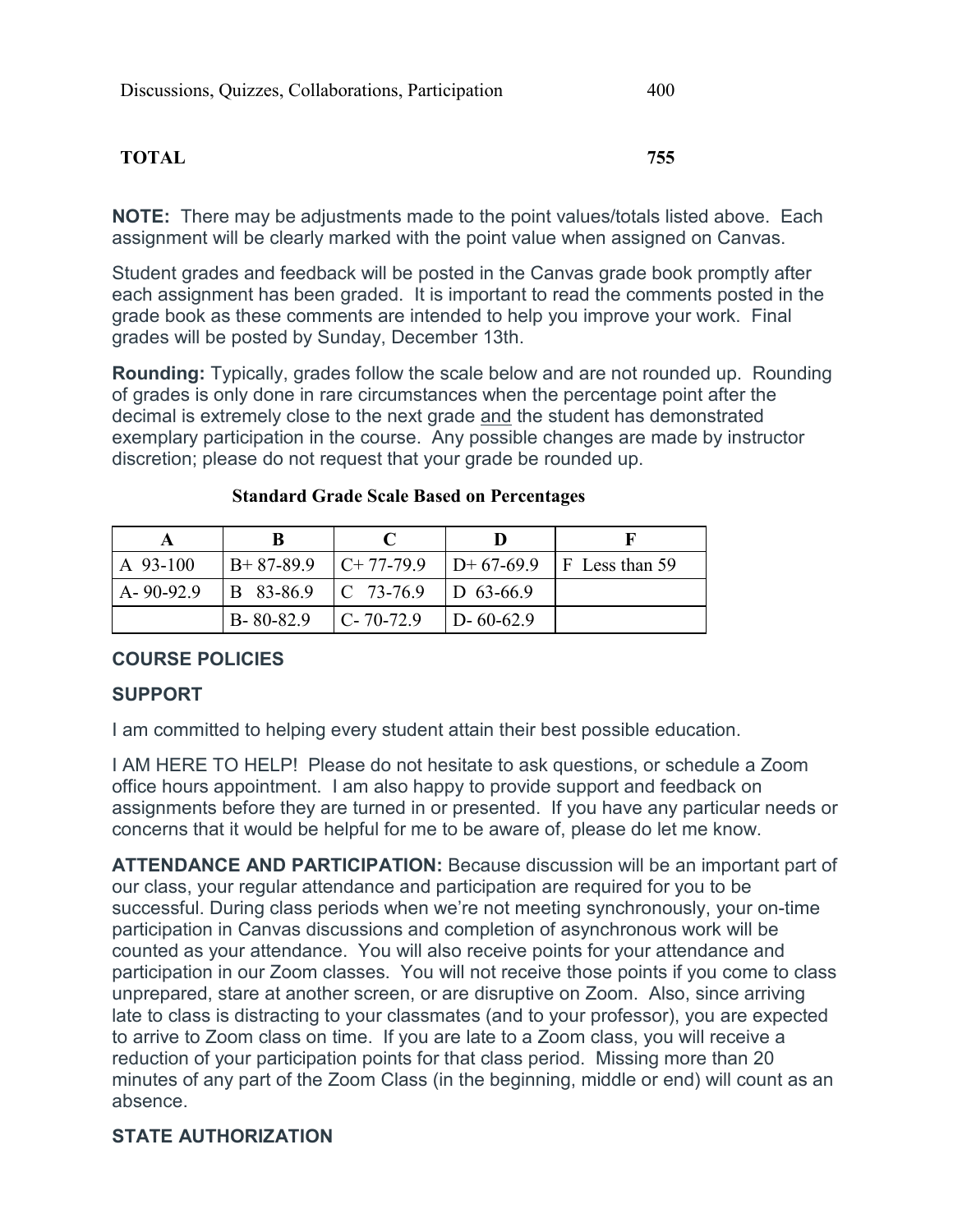State authorization is a formal determination by a state that Point Loma Nazarene University is approved to conduct activities regulated by that state. In certain states outside California, Point Loma Nazarene University is not authorized to enroll online (distance education) students. If a student moves to another state after admission to the program and/or enrollment in an online course, continuation within the program and/or course will depend on whether Point Loma Nazarene University is authorized to offer distance education courses in that state. It is the student's responsibility to notify the institution of any change in his or her physical location. Refer to the map on [State](https://www.pointloma.edu/offices/office-institutional-effectiveness-research/disclosures)  [Authorization](https://www.pointloma.edu/offices/office-institutional-effectiveness-research/disclosures) to view which states allow online (distance education) outside of California.

#### **INCOMPLETES AND LATE ASSIGNMENTS**

All assignments are to be submitted/turned in by the beginning of the class session when they are due—including assignments posted in Canvas. In general, no late or makeup written assignments/presentations will be allowed. In the event of a personal emergency with advance communication and at my discretion, make-up work *may* be accepted for half credit. Incompletes will only be assigned in extremely unusual circumstances.

#### **EMAIL**

I will frequently use Canvas Announcements or email to communicate with you and I do my best to respond to your emails as promptly as possible. I will respond to emails Monday-Friday from 9:00 am – 4:00 pm. If you send me an email over the weekend or holiday, I will respond on the following school day.

#### **PLNU COPYRIGHT POLICY**

Point Loma Nazarene University, as a non-profit educational institution, is entitled by law to use materials protected by the US Copyright Act for classroom education. Any use of those materials outside the class may violate the law.

#### **PLNU ACADEMIC HONESTY POLICY**

Students should demonstrate academic honesty by doing original work and by giving appropriate credit to the ideas of others. Academic dishonesty is the act of presenting information, ideas, and/or concepts as one's own when in reality they are the results of another person's creativity and effort. A faculty member who believes a situation involving academic dishonesty has been detected may assign a failing grade for that assignment or examination, or, depending on the seriousness of the offense, for the course. Faculty should follow and students may appeal using the procedure in the university Catalog. See [Academic PoliciesLinks](http://catalog.pointloma.edu/content.php?catoid=18&navoid=1278) to an external site. for definitions of kinds of academic dishonesty and for further policy information.

#### **PLNU ACADEMIC ACCOMMODATIONS POLICY**

While all students are expected to meet the minimum standards for completion of this course as established by the instructor, students with disabilities may require academic adjustments, modifications or auxiliary aids/services. At Point Loma Nazarene University (PLNU), these students are requested to register with the Disability Resource Center (DRC), located in the Bond Academic Center. [\(DRC@pointloma.edu](mailto:DRC@pointloma.edu) or 619-849- 2486). The DRC's policies and procedures for assisting such students in the development of an appropriate academic adjustment plan (AP) allows PLNU to comply with Section 504 of the Rehabilitation Act and the Americans with Disabilities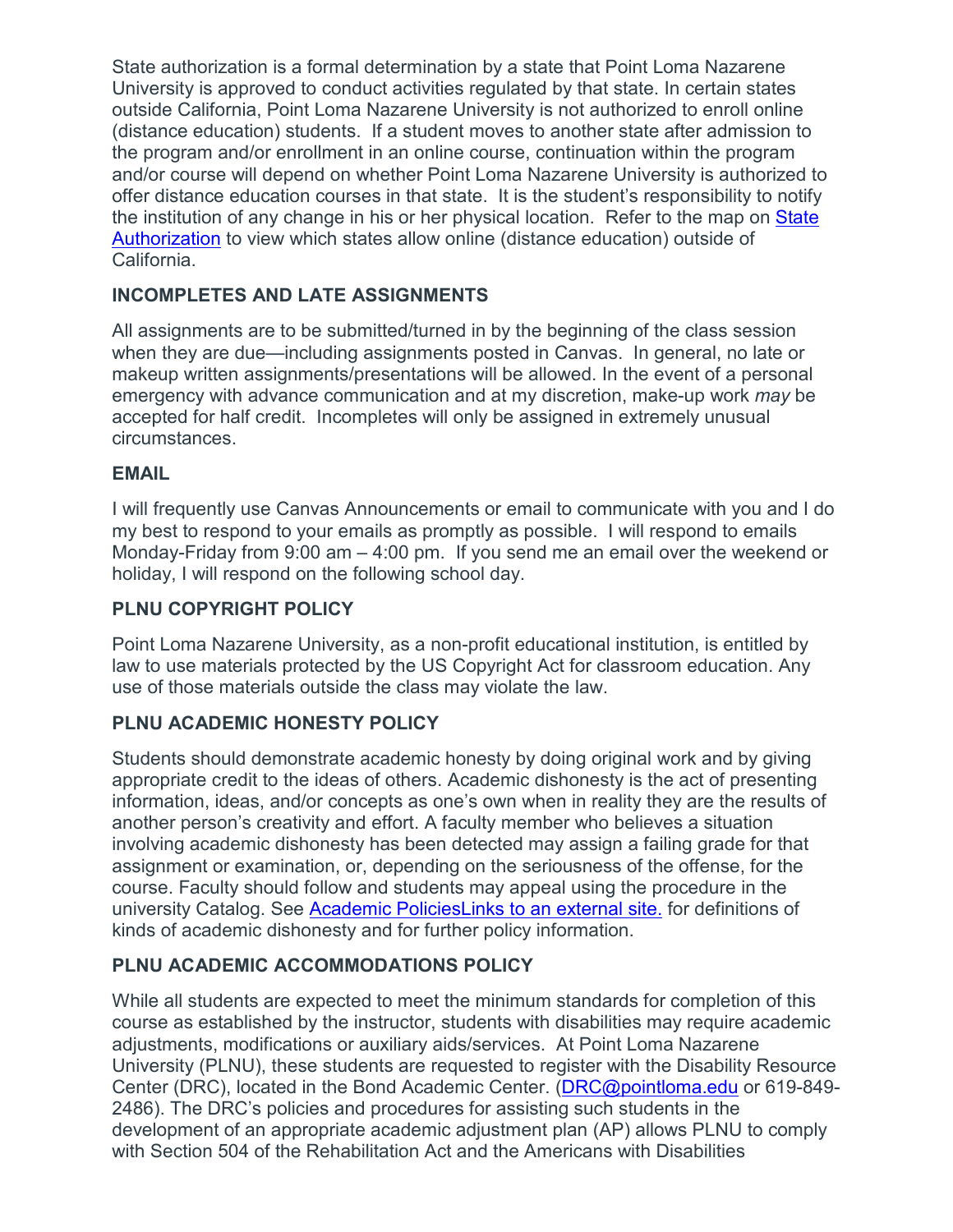Act. Section 504 (a) prohibits discrimination against students with special needs and guarantees all qualified students equal access to and benefits of PLNU programs and activities. After the student files the required documentation, the DRC, in conjunction with the student, will develop an AP to meet that student's specific learning needs. The DRC will thereafter email the student's AP to all faculty who teach courses in which the student is enrolled each semester. The AP must be implemented in all such courses.

If students do not wish to avail themselves of some or all of the elements of their AP in a particular course, it is the responsibility of those students to notify their professor in that course. PLNU highly recommends that DRC students speak with their professors during the first two weeks of each semester about the applicability of their AP in that particular course and/or if they do not desire to take advantage of some or all of the elements of their AP in that course.

# **PLNU ATTENDANCE AND PARTICIPATION POLICY**

Regular and punctual attendance at all **synchronous** class sessions is considered essential to optimum academic achievement. If the student is absent for more than 10 percent of class sessions (virtual or face-to-face), the faculty member will issue a written warning of de-enrollment. If the absences exceed 20 percent, the student may be deenrolled without notice until the university drop date or, after that date, receive the appropriate grade for their work and participation. In some courses, a portion of the credit hour content will be delivered **asynchronously** and attendance will be determined by submitting the assignments by the posted due dates. See [Academic](https://catalog.pointloma.edu/content.php?catoid=46&navoid=2650#Class_Attendance)  [PoliciesLinks](https://catalog.pointloma.edu/content.php?catoid=46&navoid=2650#Class_Attendance) to an external site. in the Undergraduate Academic Catalog. If absences exceed these limits but are due to university excused health issues, an exception will be granted.

# **Asynchronous Attendance/Participation Definition**

A day of attendance in asynchronous content is determined as contributing a substantive note, assignment, discussion, or submission by the posted due date. Failure to meet these standards will result in an absence for that day. Instructors will determine how many asynchronous attendance days are required each week.

# **SPIRITUAL CARE**

Please be aware PLNU strives to be a place where you grow as whole persons. To this end, we provide resources for our students to encounter God and grow in their Christian faith.

If students have questions, a desire to meet with the chaplain or have prayer requests you can contact the [Office of Spiritual Development](https://www.pointloma.edu/offices/spiritual-development) Links to an external site.

# **USE OF TECHNOLOGY**

In order to be successful in the online environment, you'll need to meet the minimum technology and system requirements; please refer to the *[Technology and System](https://help.pointloma.edu/TDClient/1808/Portal/KB/ArticleDet?ID=108349)  [Requirements](https://help.pointloma.edu/TDClient/1808/Portal/KB/ArticleDet?ID=108349)* Links to an external site.information. Additionally, students are required to have headphone speakers compatible with their computer available to use. If a student is in need of technological resources please contact [student-tech](mailto:student-tech-request@pointloma.edu)[request@pointloma.edu.](mailto:student-tech-request@pointloma.edu)

Problems with technology do not relieve you of the responsibility of participating, turning in your assignments, or completing your class work.

# **TENTATIVE COURSE SCHEDULE**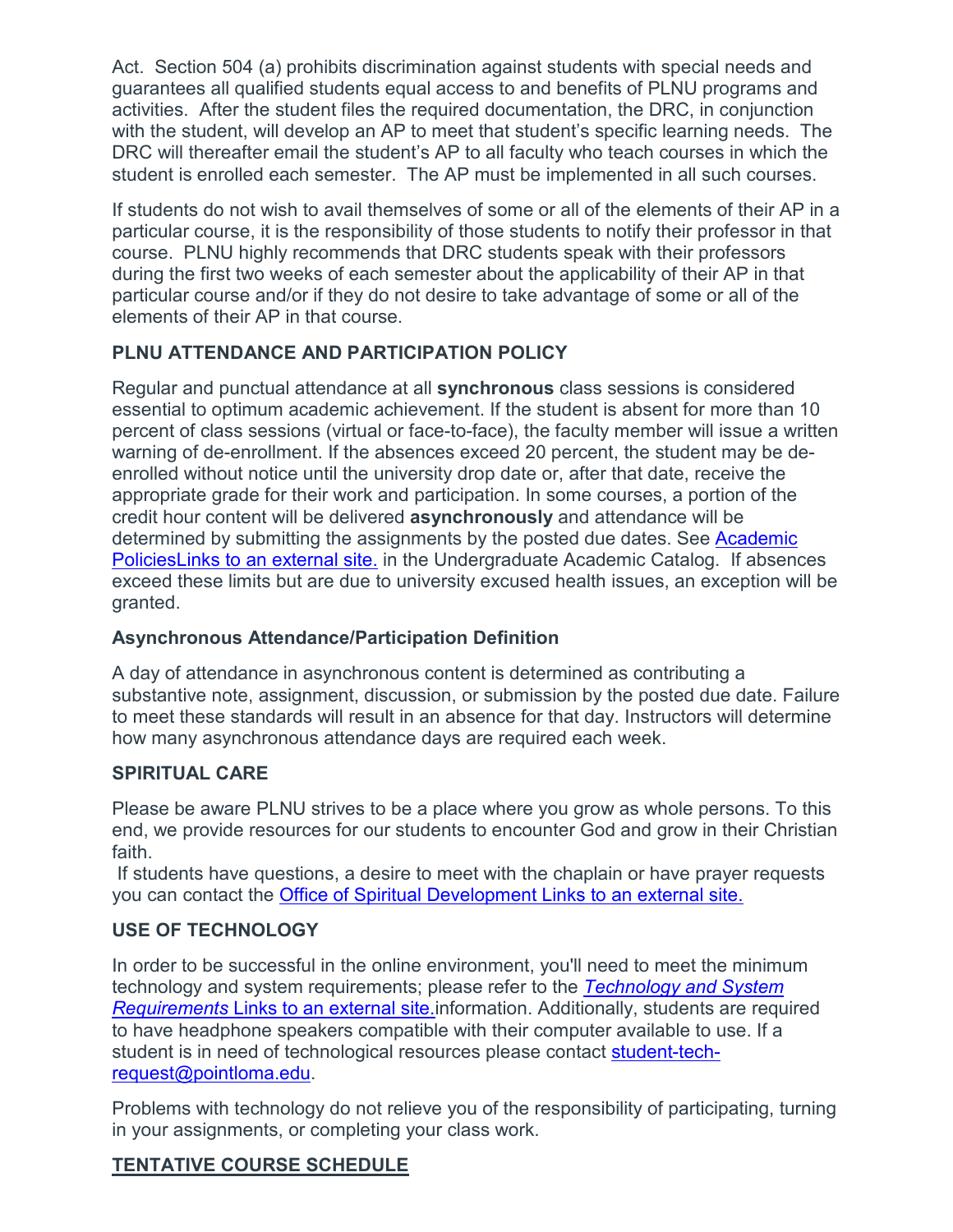Below is a tentative course schedule for the semester that includes the major assignments only for the course. This schedule does not include most weekly assignments, synchronous classes etc.

# **Please look to the Canvas modules each week for the complete schedule.**

| <b>WK</b>      | Topic                                                                              | Reading/Assignments Due                                                                                                   |
|----------------|------------------------------------------------------------------------------------|---------------------------------------------------------------------------------------------------------------------------|
| $\mathbf{1}$   | Welcome/Course Introduction                                                        |                                                                                                                           |
| 2              | Introduction to Intercultural Competence                                           | Ch.1<br>3 Miles - This American Life Podcast                                                                              |
| 3              | Culture and Intercultural Communication                                            | Ch. 2<br>Culture Map Intro - Dr. Raser                                                                                    |
| $\overline{4}$ | Intercultural Communication<br>Competence                                          | Ch.3<br>Culture Map Ch $1 -$ Group 1                                                                                      |
| 5              | Cultural Patterns - Foundations                                                    | Ch.4<br>Culture Map Ch 2 – Group 2                                                                                        |
| 6              | Cultural Patterns - Taxonomies<br>Discuss Intercultural Friendship Project         | Ch. 5<br>Culture Map Ch $3 -$ Group 3                                                                                     |
| 7              | <b>Cultural Identity and Cultural Biases</b><br>(Focus on Cultural Identity)       | Ch. $6 - Part 1$<br><b>Cultural Background Report Due</b>                                                                 |
| 8              | <b>Cultural Identity and Cultural Biases</b><br>(Focus on Cultural Biases)         | Ch. $6$ – Part 2<br>Podcast: Hidden Brain, episode:<br>"#AirbnbWhileBlack: How Hidden<br>Bias Shapes The Sharing Economy" |
| 9              | Verbal Intercultural Communication                                                 | Ch.7<br>Culture Map Ch 4 – Group 4                                                                                        |
| 10             | Nonverbal Intercultural Communication                                              | Ch.8<br>Culture Map Ch $5 -$ Group 5                                                                                      |
| 11             | The Effects of Code Usage<br>Data Analysis for Intercultural<br>Friendship Project | Ch.9<br><b>Survey Data due for Intercultural</b><br>Friendship project                                                    |